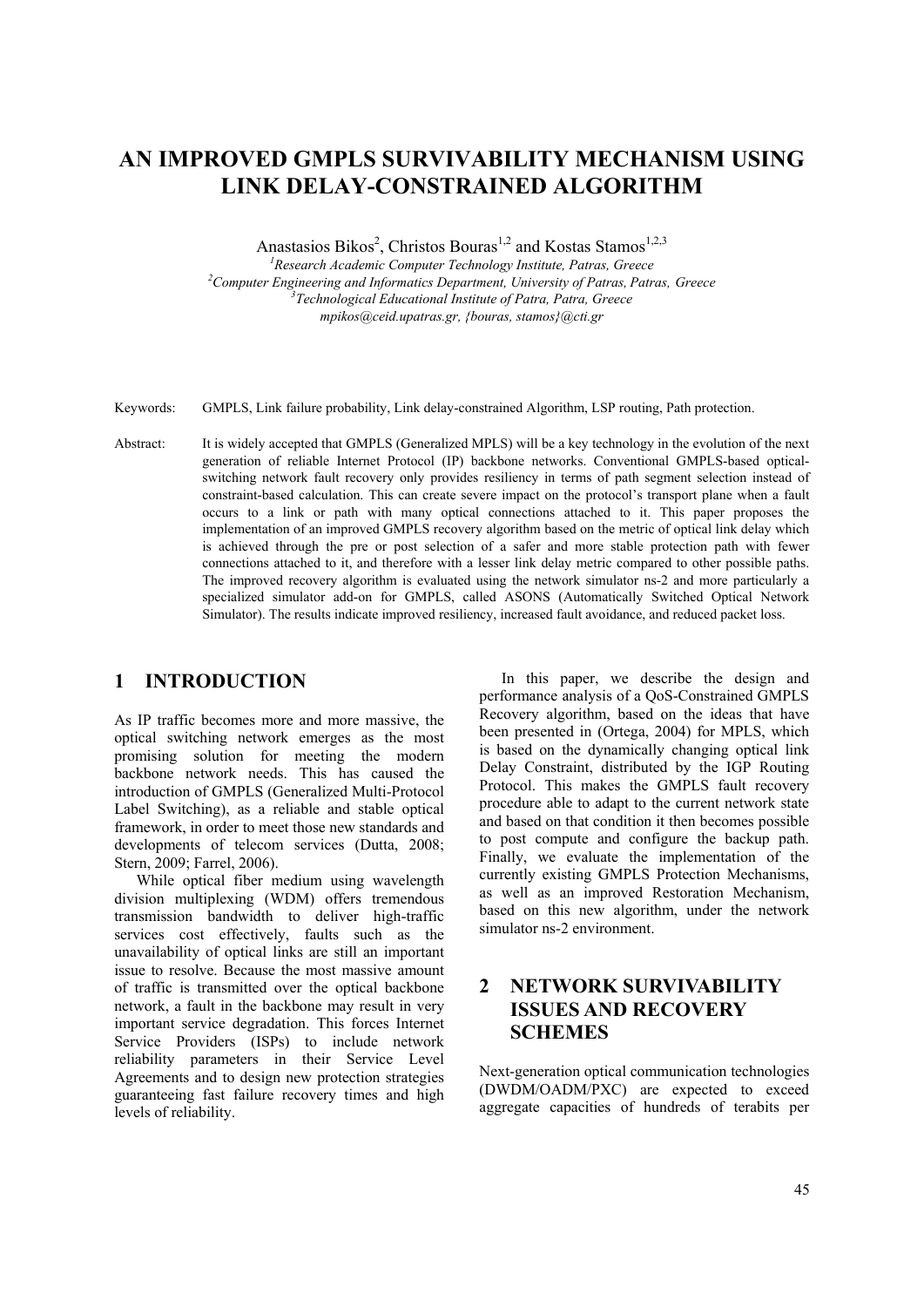second. As wavelength routing and all-optical switching paves the way for network throughput of such scales, network survivability assumes critical importance. A single loss of or damage to a fiber is a common means of a greater loss. A short network outage can lead to huge data loss, particularly in the backbone core. Thus, a connection being carried in the network also needs high protection and resilience. Survivability refers to the ability of the network to reconfigure and re-establish communication upon node and/or link failures.

Such network survivability can be classified into two general categories: pre planned protection and dynamic restoration. In pre-planned protection-based techniques resources are already planned, typically at the time of establishing a lightpath connection, to recover from network failures and hence recovery is faster.

During the normal operation phase these reserved resources remain idle. Upon the occurrence of failure, reserved resources are used to recover from the failure according to protection protocols. In contrast, in dynamic restoration, the resources used for recovery from failure are not reserved at the time of connection establishment, but are discovered dynamically using link state algorithms when a failure occurs. As it is obvious, dynamic restoration uses resources efficiently, but the restoration time is usually longer, because it requires the establishment of a new functional backup path. Moreover, 100% service recovery cannot be guaranteed as it is not guaranteed that the spare capacity is available at the time of failure (Dutta, 2008).

## **2.1 Problems with Conventional GMPLS Restoration Mechanisms**

One of the most common problems of the existing fault recovery schemes in GMPLS networks is that they do not consider the already existing link load of a backup path when it has to be configured. A typical bad case scenario is when selecting an optical link which is a critical segment, or cut-edge, for many connections. It has been shown that a failure on this link has more overall impact on the network traffic (Changwoo, 2007). Figure 1 shows a related network situation where more connections cross through a particular optical link, which therefore acts as a bridge, than other links. As the number of connections increases in a particular link, so does the overall impact of a potential failure of the link.

It is well known that some links have higher failure probabilities, and this can be attributed to

their physical situation and conditions. This Link Failure Probability Factor (LFP) is based on the type of physical link, the node characteristics and geographical distribution of the network segments. Since these parameters are outside of our control, we consider the LFP values for the network topology as given, and our purpose is to route backup paths so that traffic distribution across the network becomes as even as possible. Thus we can try to decrease the impact of new potential network faults in terms of affected connections.



Figure 1: Link Failure in a Path with many connections (Changwoo, 2007).

# **3 LINK DELAY-CONSTRAINED ALGORITHM IMPLEMENTATION**

Due to the previous problems that occur from traditional unconstrained Restoration Schemes in GMPLS networks, our proposed algorithm configures a backup path by searching for the optimal path through the link state algorithm, based on the delay parameter. The key concept of this improved algorithm is that the path selection procedure typically prefers links that carry fewer connections, and thus, given the Link Failure Probability Factors, distributes the impact of links failures on LSP more evenly.

#### **3.1 Constraint-based Algorithm**

The implementation of our mechanism, from now on called LDC (Link Delay-Constrained), is separated in two phases: The **Link Searching for Delay Constraint Procedure** and the **Modified Dijkstra Algorithm** which takes into account the filtered link information, with newer cost values, from the previous phase according to the least delay constraint. The delay metric can be calculated using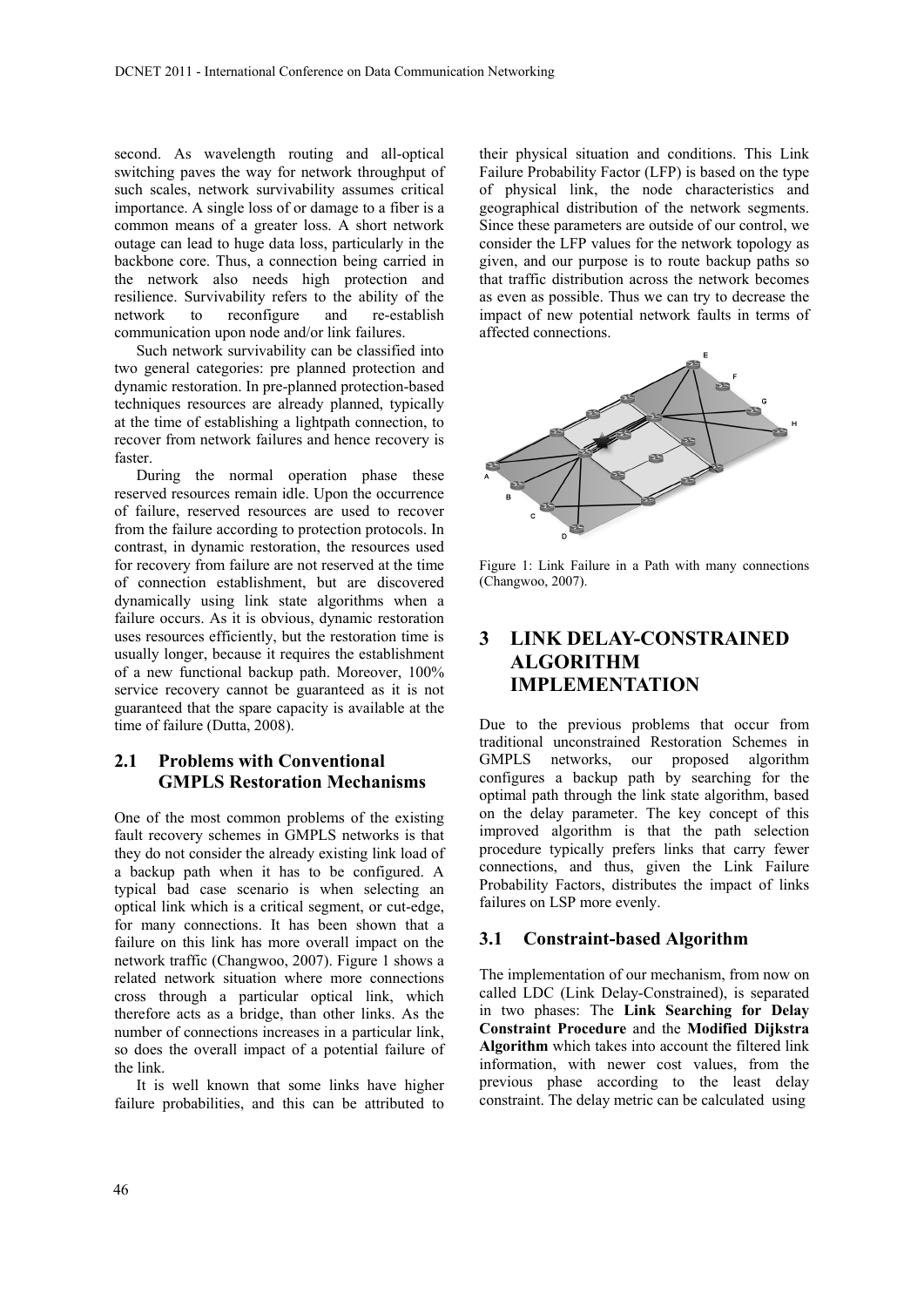on the fly measurements.

#### **3.1.1 Link Searching for Delay Constraint**

We present the following pseudo code that searches for the optical link that satisfies the least link delay constraint among all its neighbouring ones. In particular, when it indeed finds this optimal link, it sets all its nearby links, except itself, with higher arc weight or cost (w(n, mi)  $\ge$  = 2), so that the Modified Dijkstra's Algorithm in the second phase will be able to calculate the optimal path based on these new link cost metrics, and thus re-update the whole routing table. The optimal link selected from this phase will continue to preserve the default cost value (c=1), thus it will remain first selection priority for the Dijkstra's Algorithm, in order to create the Protection Path.

```
L = All links except primary path links(l) 
Function Link Delay Constraint Search(L)
   FOR each node n 
     Find link with min delay {lmin} 
     FOR each link l of n 
      IF l \neq lmin
        Set weight value of link l = 2 ELSE
         lmin = 1 {default link cost} 
Return L
```
Figure 2: Link Searching for Delay Constraint.

#### **3.1.2 Modified Dijkstra's Algorithm**

The algorithm (Changwoo, 2007) receives the L value from the previous phase and then searches and selects a link to the destination t with the smallest number of connections within pool L. Afterwards, the optimal backup path is being configured. In any case, even if an optimal path segment to a specific node destination might not logically exist, due to the previous link delay cost update, the Dijkstra's Algorithm (Changwoo, 2007) will compromise to a path selection even with worse arc weight ( $w \ge 2$ ).

# **4 REDUCING THE IMPACT OF THE LFP FACTOR WITH LDC**

As discussed in the introductory section, in GMPLSbased networks the usual method of recovering a failure is the utilization of an alternative and disjoint path to the main working path. The general time process for the failure recovery procedure which applies to both pre planned protection and dynamic restoration is discussed in (Ortega, 2004).

Since the failure event point occurs, there is a time period when data packets are inevitably being lost due to the uncompleted switchover process, and until the normalization procedure finishes. If the survivability mechanism (either pre planned or dynamic) does not consider the load of traffic carried by each link of the potential protection LSP, the restoration can become prone to more recurrent faults and their associated costs. One such example, where the impact of Link Failure Probability greatly affects the future failure impact of the protection LSP is shown and described in Figure 3.



Figure 3 (a): Link Failure Probability in the Working Path with Conventional Resiliency.



Figure 3 (b): Link Failure Probability in the Working Path with LDC Improved Resiliency.

Let as assume that the centralized optical links 3- 6 and 6-9 act as bridges for the overall network traffic, thus contain a large number of optical connections, as most traffic passes through them. In Figure 3 (a) the working path (formed by the LSRs 1-3-6-9-11) contains the two links with high Link Failure Probability (3-6 and 6-9).Unfortunately this conventional method for path selection causes a high risk of increased service impact, should a possible link failure occur in the future. Indeed, when a failure event occurs between the nodes 3 and 6 (one of the two links mentioned earlier with high LFP Factor), the GMPLS conventional survivability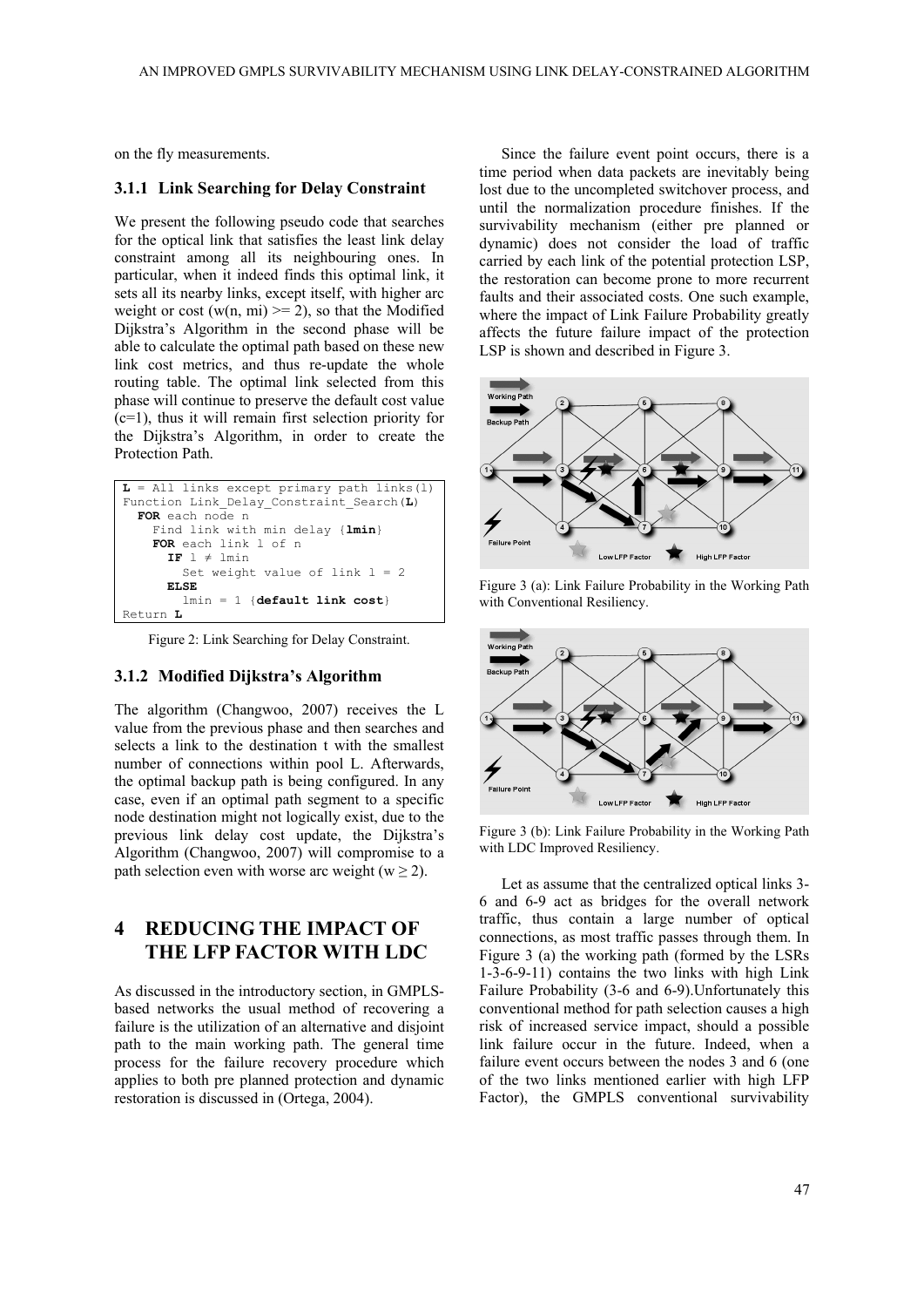procedure configures a segmented backup Path that only avoids this faulty connection and does not consider any other constraint condition for some potential future failures on itself.

On the other hand, the LDC Survivability mechanism not only avoids the fault, but it actually configures a disjoint backup path that is both optimal and safe. Thus, it diminishes the impact of a further link failure (between the nodes 6 and 9), by choosing the optical link 7-9, which is conventionally not selected to be the minimum path segment by the Routing Algorithm.

This has great effect on the network's Resilience level both for dynamic or pre planned protection methods. In the first case, after the fault, the LDC link state algorithm adapts to the current network conditions and state (concerning the number of link connections) in order to select the optimal backup path. In the second case, again based on the same algorithm, we pre-select this optimal path with the advantage now of gaining in packet loss and switchover normalization time, compared to the post planned protection method which needs to establish a new lightpath. The results can be a more evenly distributed network topology and traffic as we can clearly see in Figure 4 (Compared to Figure 1).



Figure 4: An evenly distributed network traffic (Changwoo, 2007).

### **4.1 Improved Restoration Mechanism using the LDC Algorithm**

In this section we examine the issue of restoration and calculation of a backup path after the failure has occurred. Figure 5 illustrates the unconstrained selection of a backup path (dashed line) in case of failure. The particular path is in fact prone to more potential future failures compared to the LDC algorithm which takes into consideration the current load for each link in the topology graph to form the optimal path (bold line). The only difference with the previous schemes is that this procedure is being

implemented a posterior, after the link failure event. The results can be increased fault avoidance and resiliency, and also a more evenly distributed network traffic across the network, without congested lines and nodes prone to new failures.



Figure 5: Post selecting an optimal backup path based on the LFP factor.

# **5 EXPERIMENTAL RESULTS ON NS-2**

For evaluating the LDC algorithm we utilize the network simulator ns-2 environment (www.isi.edu/nsnam/) along with the ASONS simulator (An Automatically Switched Optical Network Simulator, www.telecom.ntua.gr/asons/). For our experiments we use an example network topology consisting of 14 nodes (figure 5). It consists of 14 nodes and 21 STM-64 (10Gbps) SDH Full-Duplex FiberLinks. We simulate real physical mile distances by using equivalent link delays. Each experiment lasts for 10 seconds, and the (sequential) failure events occur approximately at 5.0, 5.5, 6.0, 6.5 and 7.0 sec. The failure points are between nodes: 2-4, 4-5, 5-7, 7-8, and 8-11 respectively. Table 1 illustrates the parameters used.

Table 1: Network parameters for the experiments.

| <b>Network Parameters</b>                                                                 | <b>Traffic Parameters</b><br>(Exponential VBR) |  |  |  |
|-------------------------------------------------------------------------------------------|------------------------------------------------|--|--|--|
| <b>Link BW</b> : $10 \text{ Gbps}$                                                        | <b>Traffic Rate: 100Mb</b>                     |  |  |  |
|                                                                                           | Packet Size: 100 Bytes                         |  |  |  |
| <b>Link Delay</b> : $5 \times 10^{-4}$ sec<br><b>Fiber Delay</b> : $1 \times 10^{-3}$ sec |                                                |  |  |  |
| Network Load: Exponential                                                                 |                                                |  |  |  |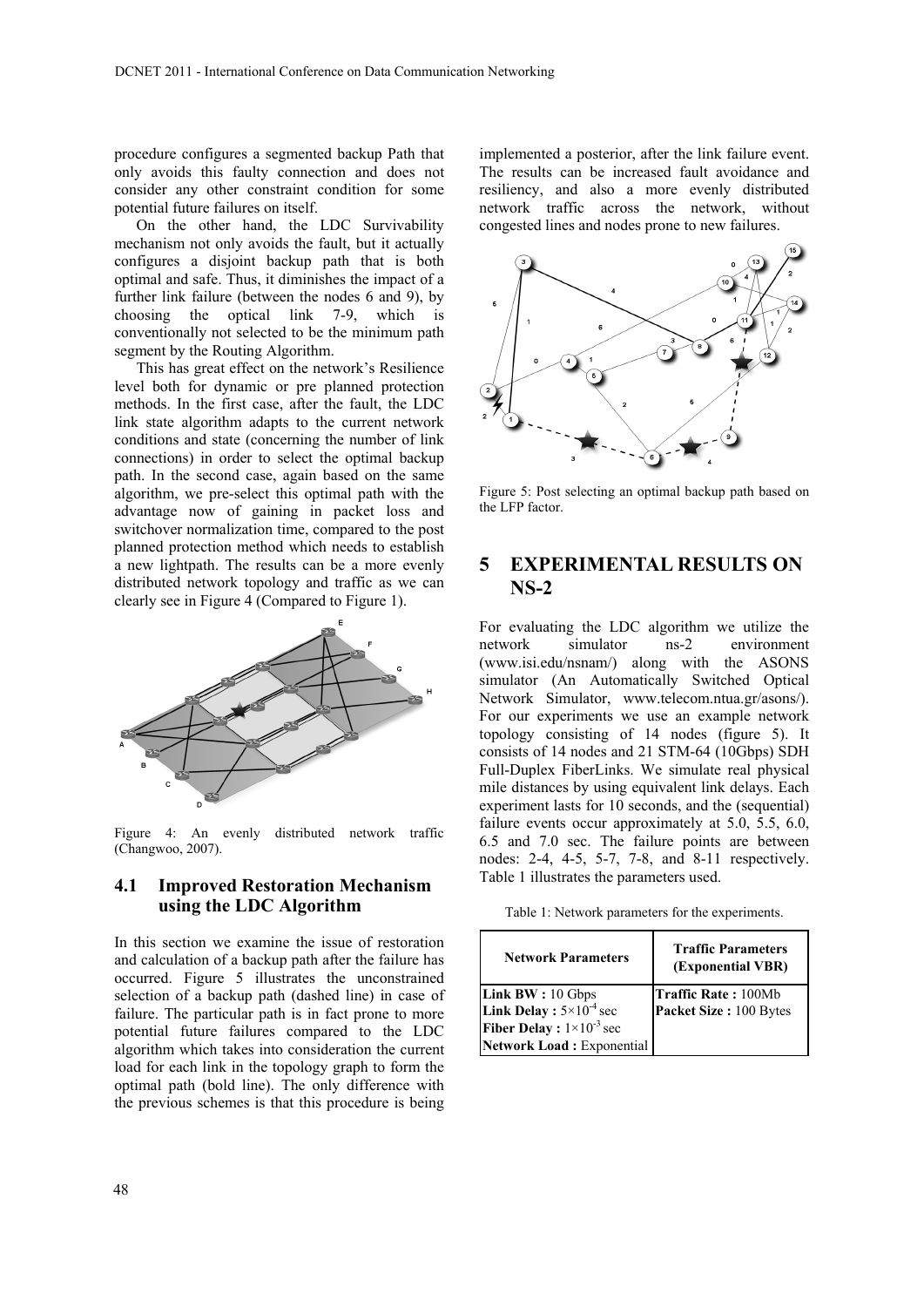|                      | <b>Failure Notification Distance</b> |  |                                                     |  |  |  |     |     |
|----------------------|--------------------------------------|--|-----------------------------------------------------|--|--|--|-----|-----|
| Throughput<br>(Mbps) |                                      |  | $D(i,a) = 1$ $D(i,a) = 2$ $D(i,a) = 4$ $D(i,a) = 0$ |  |  |  |     |     |
|                      | <b>TREC</b>                          |  | PLS TREC PLS TREC PLS TREC PLS                      |  |  |  |     |     |
| 10 <sup>4</sup>      |                                      |  | 23,5   1989   30,7   1992   42,1   3511             |  |  |  | 0,0 | 291 |
| $10^3$               |                                      |  | $26,2$ $2695$ $33,3$ $4045$ $43,2$ $4112$ 0,0       |  |  |  |     | 300 |
| $10^2$               |                                      |  | $26,6$   2962   33,4   4858   45,6   4327   0,0     |  |  |  |     | 304 |
| 10                   |                                      |  | 25,6 6948 36,1 9432 44,7 9878                       |  |  |  | 0,0 | 334 |

Table 2: The impact of Failure Notification Distance (relevant to the LFP Factor) and receiving Bandwidth Rate to Recovery Time  $(T_{REC})$  and total Packet Loss (PLS).

In Table 2, the influence of the Failure Notification Distance for different receiving traffic rates is being shown. It is illustrated in this experiment that these LSPs with higher Failure Notification Distance from the ingress node (the node responsible for the Failure Notification Procedure), are more likely to experience long recovery times and packet loss. More specifically, it is shown that  $T_{REC}$  is directly proportional to physical distance between the failure point and the ingress node. As  $D(i,a)$ , or the number of successive hops between i (the ingress node) and a (the hop where failure occurs), increases relatively to the Traffic Throughput Rate, so does the propagation link delay  $(T_{REC})$  in conjuction to the total amount of packet loss (PLS).The final case  $(D(i,a) = 0)$  is the most optimal since a local backup protection method is being selected.

### **5.1 Evaluating the GMPLS Protection Mechanisms using the LDC Algorithm**

For implementing the improved Protection Mechanisms (using the LDC algorithm) we deploy 100 LSPs, in total, from nodes 1,2,3,6,9,10,12,13,14 to node 15 (egress destination node), as main working paths. After each disjoint link failure occurs, we compare the Default Protection state in the asons environment, which picks up the backup paths in an unconstrained manner, to the improved LDC based Mechanism, which preselects the optimal backup path(s) based on the least link-delay constraint., We utilize the algorithm to select a pre planned 1+1 backup path for each working path, as well as M≥1 protection paths for the M:N scheme.

The two other Protection Mechanisms (1:1 and 1+N) are equivalent to the previous ones, thus there is no need to further examine them.



Figure 6: Comparing the LDC Protection Mechanism to the Default Unconstrained on the number of Damaged LSPs  $(1+1 \text{ case})$ .

As we can clearly see in Figure 6, for the 1+1 case, the greater the number of sequential faults occurs the more is the amount of LSPs being affected from the source nodes to egress destination node. Yet, while this true for both implementations (the unconstrained and the metric-based), in the LDC case we manage to obtain more lightpaths unaffected by the network failures, thus retain traffic normality and increased resiliency. What is most important is that the total network traffic distribution is more evenly applied across the topology, after the utilization of the LDC algorithm. The results can be increased network fault avoidance as well as reduced packet loss, due to the unaffected and better protected LSPs. Figure 7 also illustrates the same effects for the M:N case.



Figure 7: Comparing the LDC Protection Mechanism to the Default Unconstrained on the number of Faulty LSP's (M:N case).